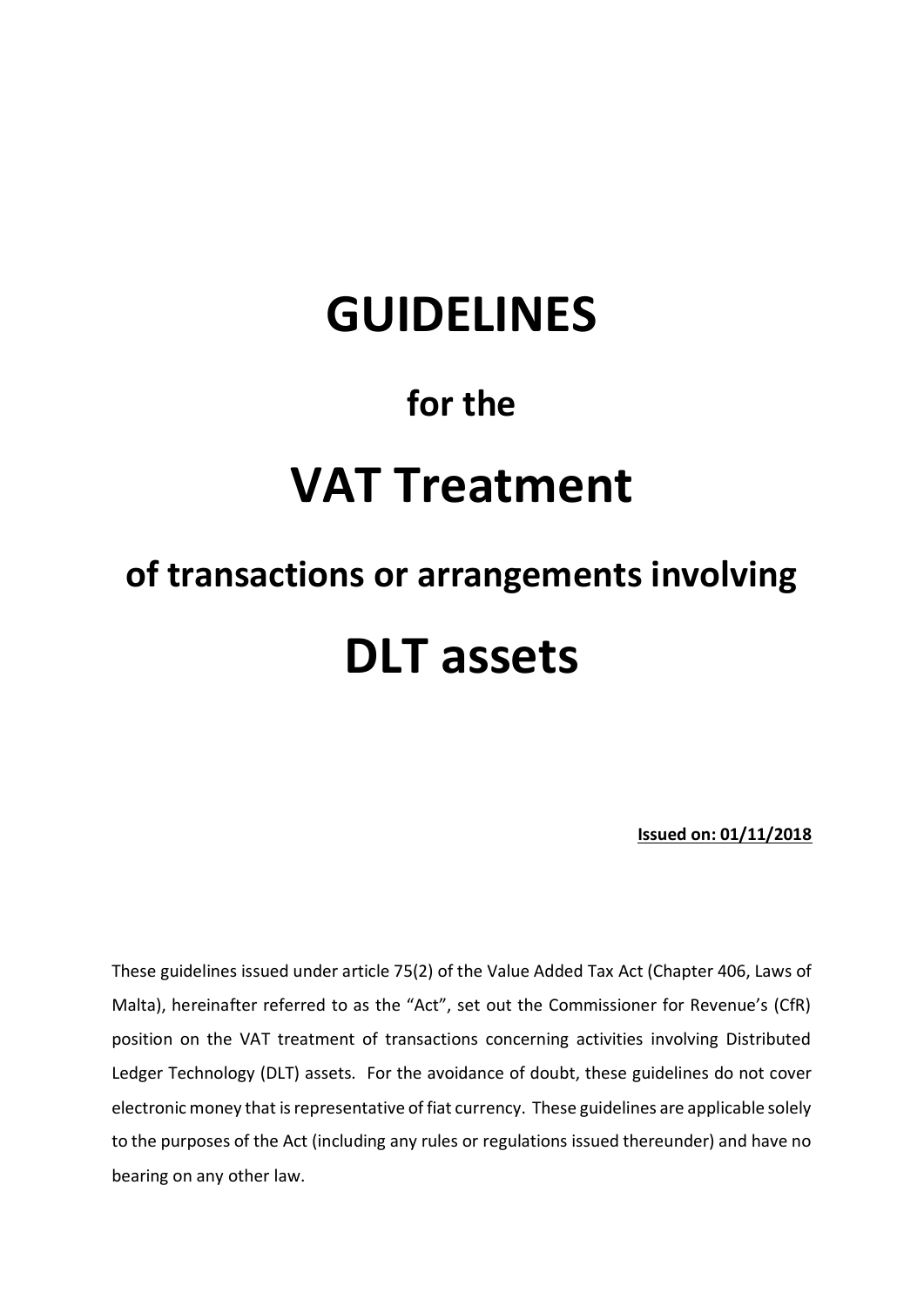## **A. Types of DLT Assets for Vat Purposes**

For the purposes of these Guidelines, DLT assets are categorised as follows:

#### **1. Coins**

This category refers to DLT assets designed solely as a means of payment, do not have any of the characteristics of a security, have no connection with any project or equity in the issuer, and whose utility, value or application is in no way directly related to the redemption of goods or services. These are cryptocurrencies that are designed to be used as a means of payment or medium of exchange, or function as a store of value: functionally they constitute the cryptographic equivalent of fiat currencies and are meant to serve as an alternative to legal tender.

#### **2. Tokens**

#### a) Financial tokens

This category refers to DLT Assets exhibiting qualities that are similar to equities, debentures, units in collective investment schemes, or derivatives and including Financial Instruments. Generally, they might be known as security, asset or asset backed tokens. These tokens would be analogous to equities, debentures, units in collective investment schemes, or derivatives, where they grant rights to dividends in a similar fashion as equities/shares, or to interest payments like bonds, or to payments from units in collective investment schemes, or payments linked with the performance of a specific asset like derivatives, respectively. Alternatively, they could grant rewards based on performance, or voting rights, or represent ownership in assets, or rights secured by an asset as in asset-backed tokens, or a combination of the foregoing.

 $\overline{\mathcal{L}}$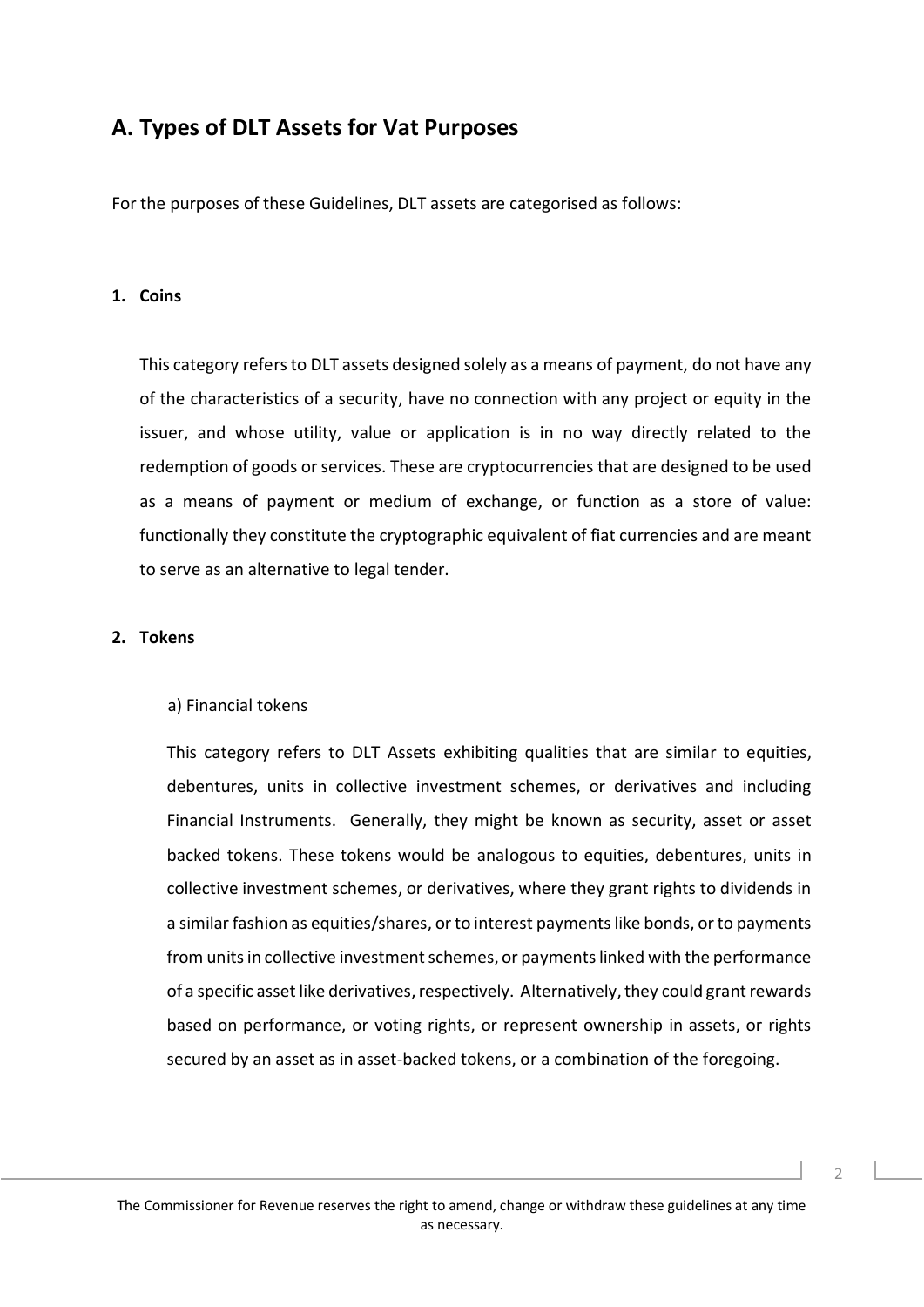#### b) Utility tokens

This category refers to DLT Assets whose utility, value or application is restricted solely to the acquisition of goods or services either solely within the DLT platform on, or in relation to which they are issued or within a limited network of DLT platforms. This category also includes all other DLT Assets that are tokens whose utility is restricted solely to the acquisition of goods or services, i.e. whether or not listed on any DLT exchange, may be transferred on a peer to peer basis, or may be converted into another type of DLT Asset but only until such time as it is so converted. They do not have any connection with the equity of the issuer and do not have the characteristics of a security.

It may also be possible for tokens to contain the features of both financial and utility tokens, depending on the terms and conditions of the said tokens, such that in practice they are referred to as 'hybrids'.

Where a hybrid token is used in a particular case as a utility token then it is to be treated as such, while if in another occasion the same token is used as a coin, then it needs to be treated as such.

Ultimately the tax treatment of transactions concerning any type of DLT asset will not necessarily be determined by its categorisation, but will depend on the purpose for and context in which the transaction is made according to the Act.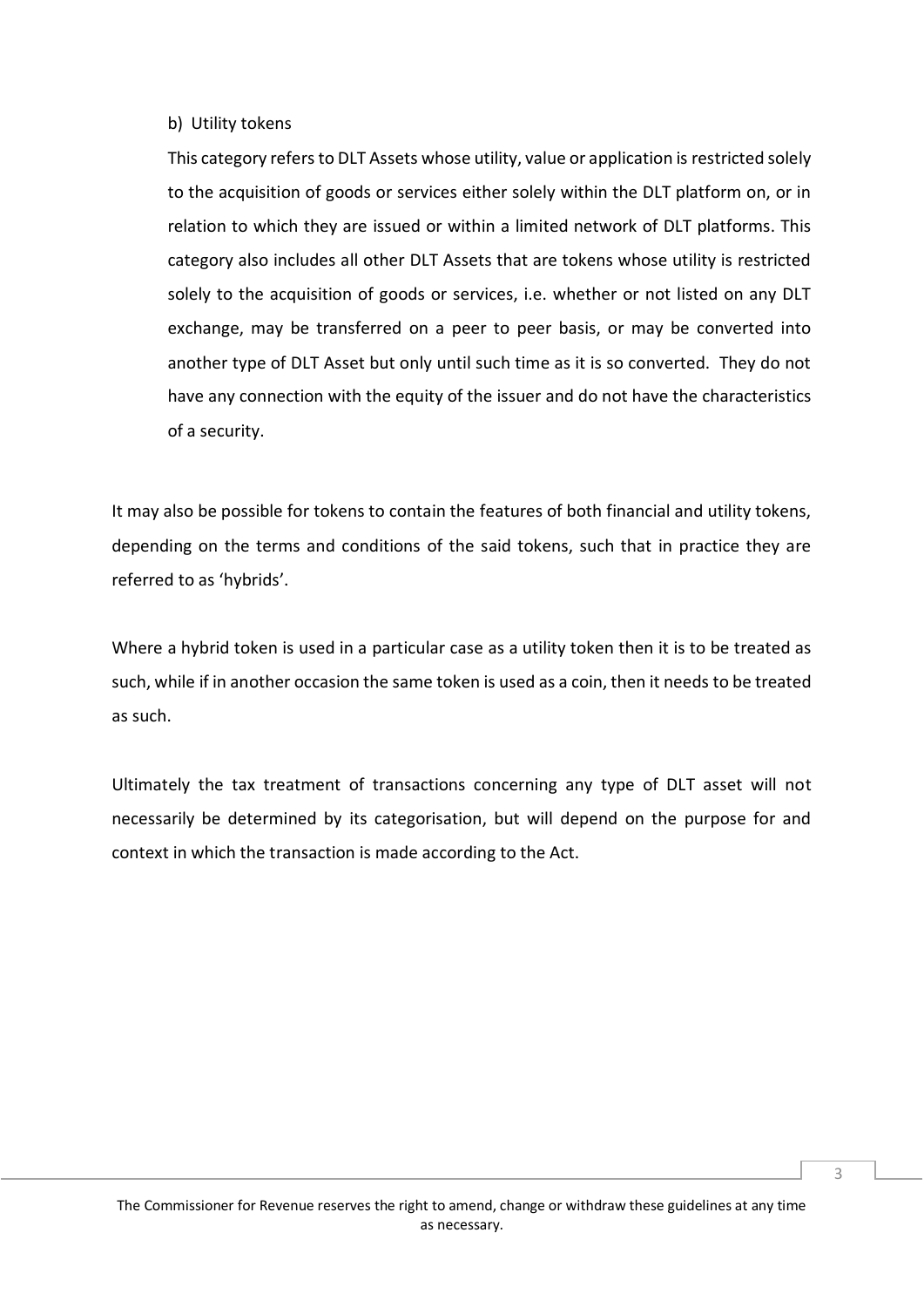## **B. General Approach to VAT treatment**

The tax treatment of any transaction involving DLT assets shall be in accordance to existing provisions, jurisprudence and principles. Transactions that are subject to VAT need to be analysed in the same way as any other transaction, i.e. by reference to the nature of the activities, the status of the parties and the specific facts and circumstances of the particular case. Accordingly, the CfR shall apply the rules and principles applicable in terms of the VAT Act (Chapter 406, Laws of Malta), the EU VAT Directive (2006/112/EC) and relevant regulations and any relevant case-law of the Court of Justice of the European Union (CJEU), applicable according to the specific transactions.

#### **Place of supply**

For VAT purposes, before any tax is applied, the place of supply of the good or service being made must always be considered. Where according to the rules the place of supply is not in Malta, the rules of the other relevant jurisdiction would apply.

In this regard, in the case of supplies of electronically supplied services rendered to nontaxable customers established in other Member States, being services taking place where the customer is established and where the reverse charge mechanism is not applicable, the supplier may opt to register and account for VAT of the other Member State under the Mini-One-Stop-Shop system (MOSS) in terms of Part Eight of the 14<sup>th</sup> Schedule to the VAT Act.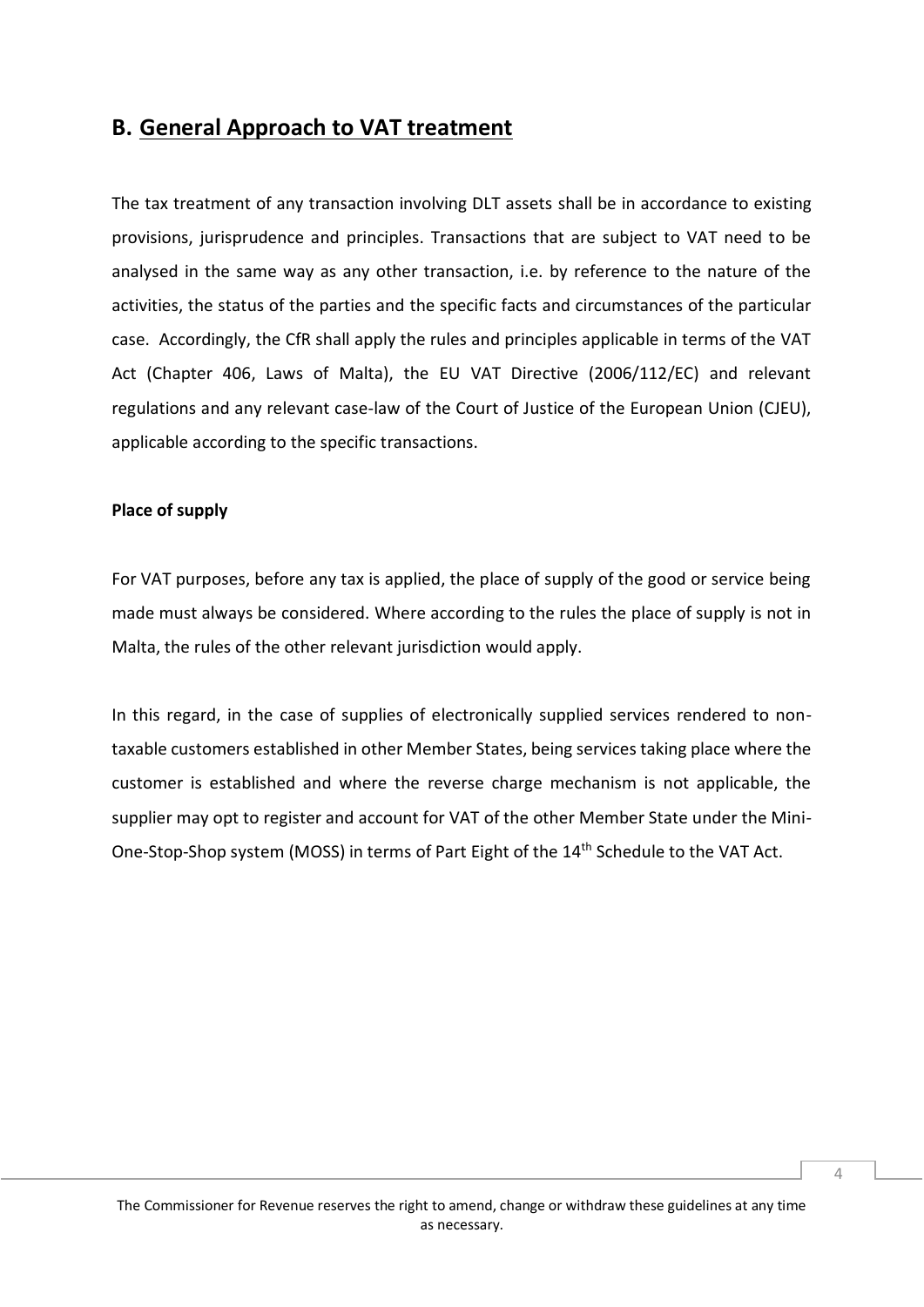#### **1. Treatment of** *COINS*

In terms of relevant case-law of the CJEU (C-264/14 – *Skatterverket vs David Hedqvist*), the court has ruled that instruments whose purpose is none other than to serve as means of payment accepted by certain operators must, for VAT purposes be treated like traditional currency used as legal tender. Accordingly, the exemptions provided for transactions in currency and related services in terms item 3(4), Part Two, 5<sup>th</sup> Schedule to the VAT Act would likewise apply to "*transactions, including negotiation*" in cryptocurrencies where these have as their sole purpose to serve as a means of payment as an alternative to legal tender. The exchange of cryptocurrencies for other cryptocurrencies or for fiat money where such exchange constitutes a supply of services for consideration would be covered by said exemptions.

#### *Value*

A coin's value may be determined by reference to the rate established by the relevant Maltese authority, and where such is not available by reference to the average quoted price on three reputable exchanges, on the date of the relevant transaction or event, or such other methodology to the satisfaction of the CfR.

#### *Digital Wallets*

Where digital wallet providers require the payment of fees for allowing coin users to hold and operate a cryptocurrency and create rights and obligations in relation to the means of payment, in so far as such cryptocurrency qualifies as currency for VAT purposes, such services would be exempt without credit under the provisions for transactions in currency and related services in terms of item 3(4), Part Two, 5<sup>th</sup> Schedule to the VAT Act.

Where on the other hand, the services of digital wallet providers do not constitute transactions concerning currency as above described, and where they cannot be regarded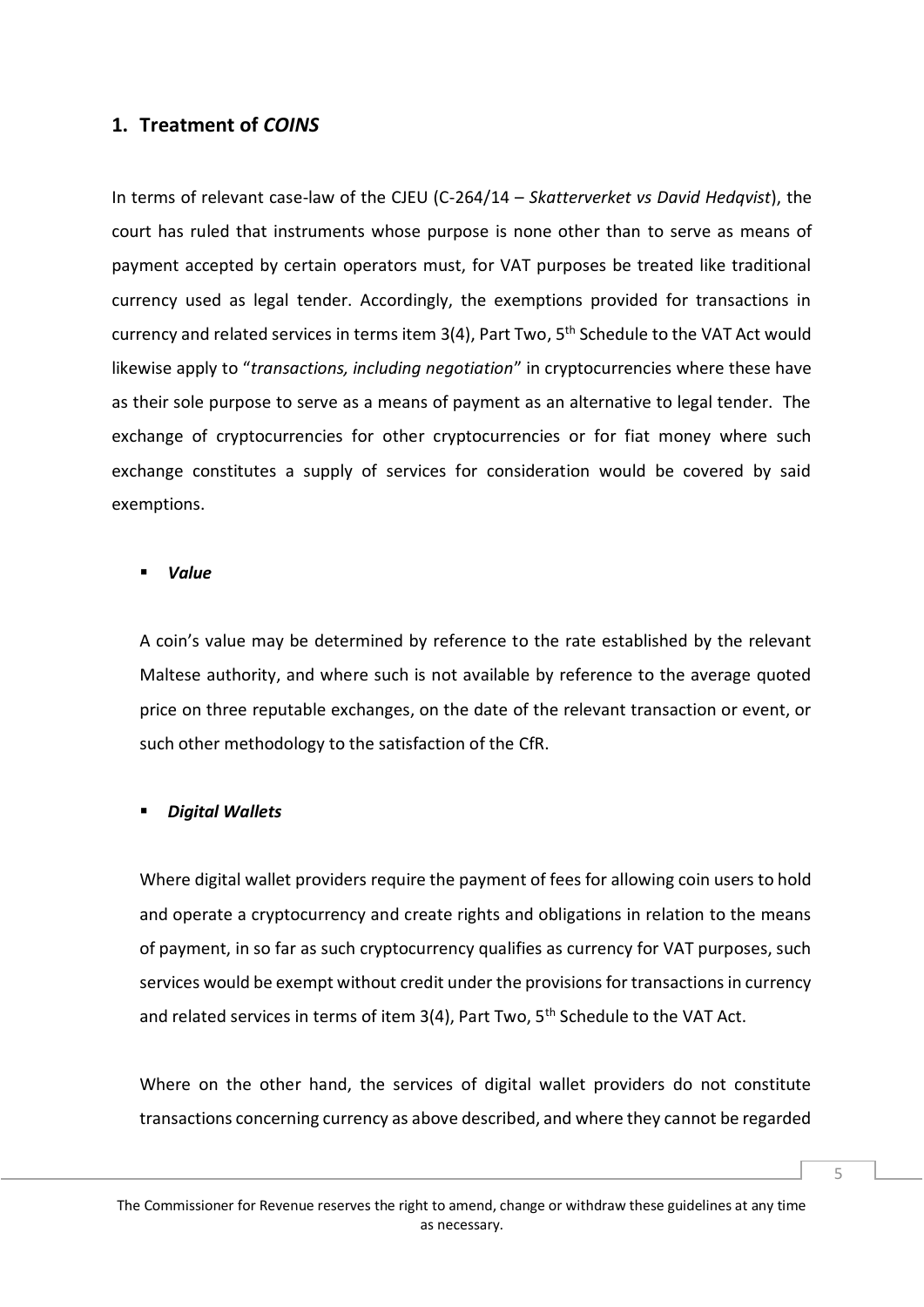as transactions concerning payments or transfers for the purposes of item 3(3), Part Two, 5<sup>th</sup> Schedule to the VAT Act, or transactions in securities for the purposes of item 3(5), Part Two, 5<sup>th</sup> Schedule to the VAT Act, then the services would classify as taxable. For avoidance of doubt, a mere technological service would be taxable.

#### *Mining*

For the purposes of VAT a chargeable event would arise where a supply of services is made for a consideration by a taxable person acting as such. Moreover, as established by caselaw, there must be a direct link between the consideration payable and the supply made, and where, there is a reciprocal performance between the supplier and the recipient of the services.

Accordingly, where constituting a service for which compensation arises in the nature of newly minted coins, mining normally does not have a particular recipient of such service thereby, in that case, falling outside the scope of VAT since there would be no direct link between the compensation received and the service rendered and, there would be no reciprocal performance between a supplier and a receiver.

On the other hand, should miners receive payment for other activities, such as for the provision of services in connection with the verification of a specific transaction for which a specific charge to a specific customer is made, a chargeable event for VAT purposes would be triggered. In that case, in so far that such service would be deemed to take place in Malta, Maltese VAT would be applicable at the standard rate.

#### *Exchange platforms*

These are online platforms which facilitate peer-to-peer trading or exchange of DLT Assets, whether such transactions involve the exchange of Virtual Currencies with fiat, the exchange of Virtual Currencies for other virtual currencies or the exchange/sale of tokens.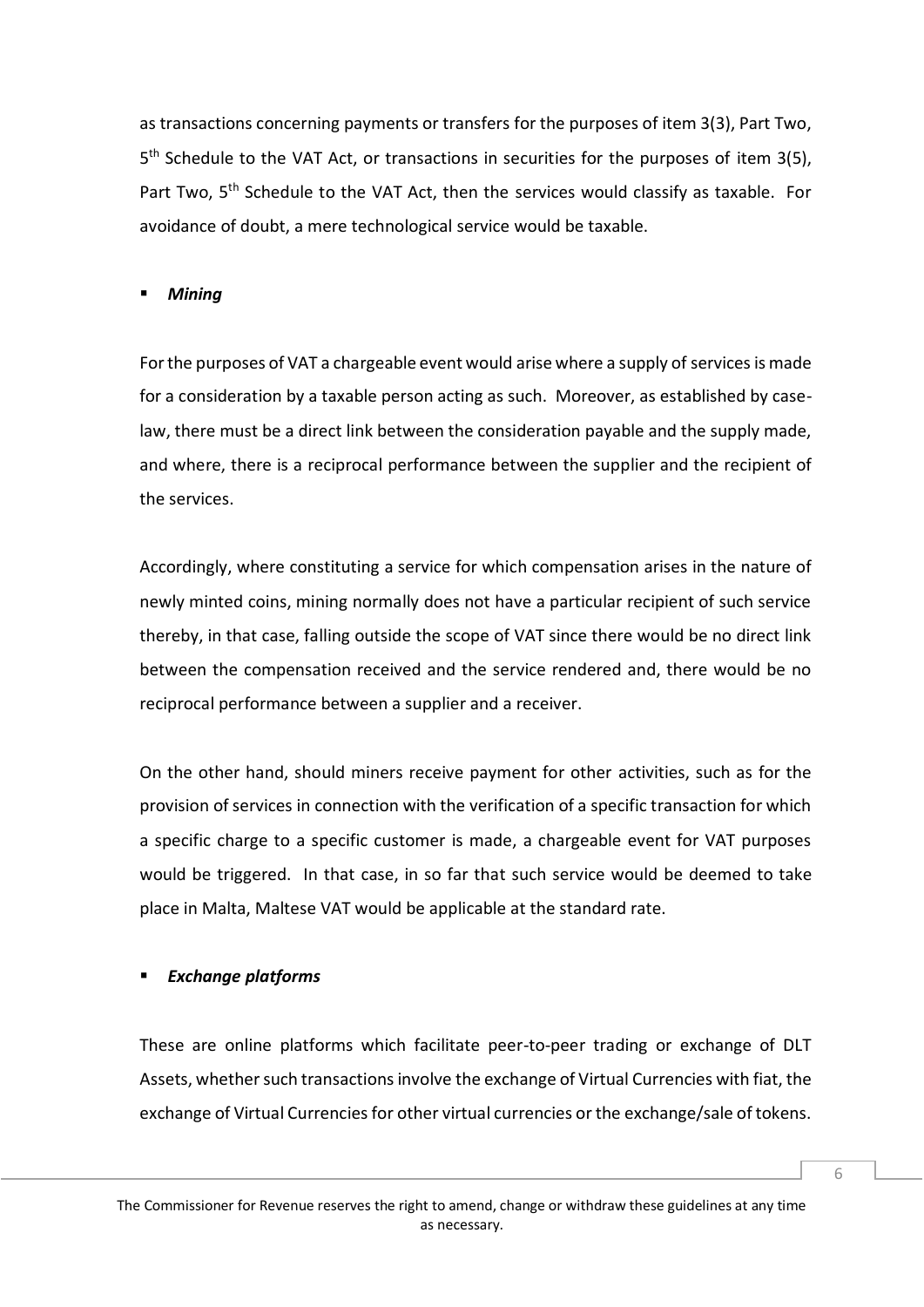The provision of a trading/exchange facility in consideration for the payment of a user/transaction fee or commission constitutes a supply of services for consideration. In principle, a supply of services falling within the scope of Malta VAT would be taxable, unless an exemption applies. The VAT treatment (as taxable or exempt) of trading/exchange platform services would depend on the nature of the service supplied, which would have to be determined on a case-by-case basis.

- (a) In so far as the platform's services involves the provision of an electronic facility whereby holders of DLT Assets can trade/exchange, i.e. a technological service that enables and is a component of the execution of a transaction in DLT Assets by the holders/users, then such services should in principle be regarded as taxable**.**
- (b) However, where the DLT Assets being traded classify as "currency" or "securities" for VAT purposes and where the platform's services go beyond the mere provision of a trading facility, with an increased level of involvement in the transfer or exchange, such services may potentially fall within the exemption for:
	- (i) transactions concerning currency (item  $3(4)$ , Part Two,  $5<sup>th</sup>$  Schedule, VAT Act - where the functions of the trading platform are similar to those performed by a traditional currencies exchange such as buying and selling currencies); or
	- (ii) transactions in securities (item 3(5), Part Two,  $5<sup>th</sup>$  Schedule, VAT Act where the functions of the trading platform are similar to those performed by a traditional securities broker such as buying and selling Security tokens); or
	- (iii) intermediation/negotiation in connection with (i) transactions concerning currency or (ii) transactions concerning securities. In both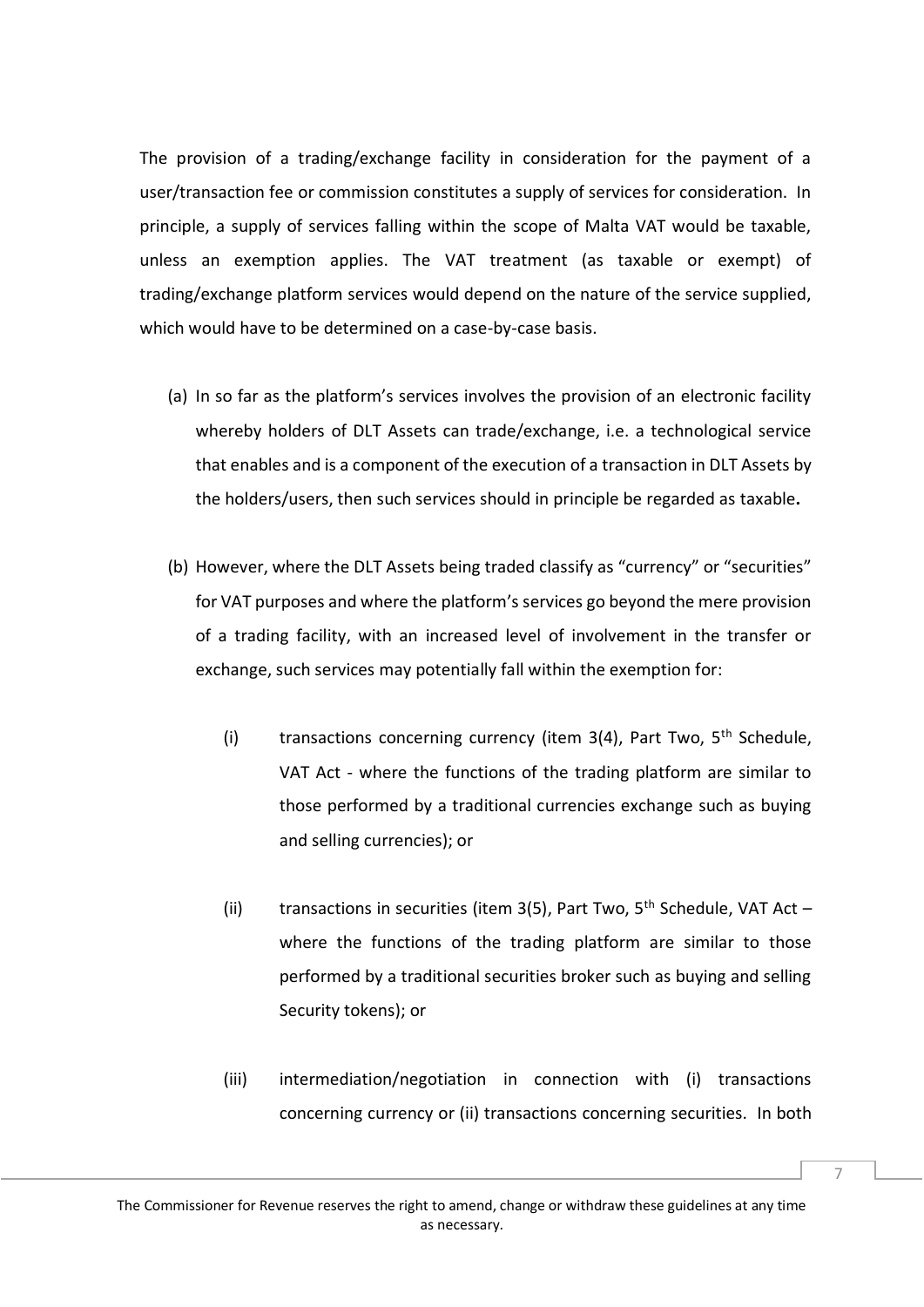scenarios, the following principles apply to the assessment of the VAT treatment:

- The term 'negotiation' in item 3, Part Two, 5<sup>th</sup> Schedule, VAT Act refers to the activity of an intermediary who does not occupy the position of any party to a contract relating to a financial product, and whose activity amounts to something other than the provision of contractual services typically undertaken by the parties to such contracts.
- Negotiation is a service rendered to, and remunerated by a contractual party as a distinct act of mediation. It may consist, amongst other things, in pointing out suitable opportunities for the conclusion of such a contract, making contact with another party or negotiating, in the name of and on behalf of a client, the detail of the payments to be made by either side, etc. The purpose of negotiation is therefore to do all that is necessary in order for two parties to enter into a contract, without the negotiator having any interest of his own in the terms of the contract.

### **2. Treatment of** *TOKENS*

#### *a) Financial Tokens*

It is critical to analyse what an investor receives in exchange for financial tokens. Given that financial tokens could give rise to dividends, interest payments or other rights, one needs to examine whether such instruments would fall within scope of VAT in the first place and where such would be the case, whether they would qualify for the exemptions provided for under item 3, Part Two, 5th Schedule to the VAT Act: *Credit, banking and other services*, as 'security transactions', that is, "*transactions, including negotiation,*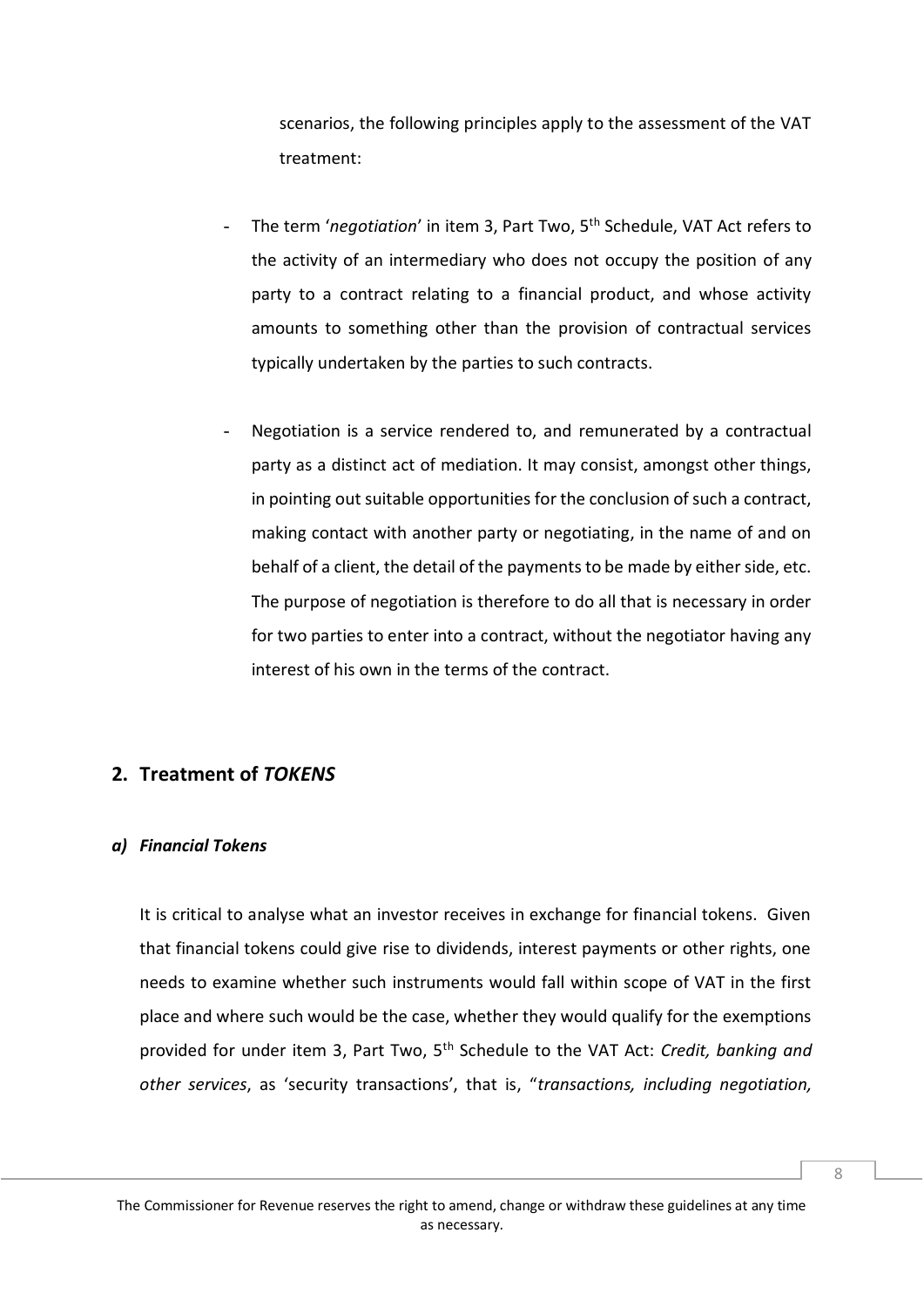*excluding management and safekeeping, in shares, interest in companies or associations, debentures and other securities, excluding documents establishing title to goods*".

Where a financial token is issued simply to raise capital the issue would not give rise to VAT implications in the hands of the issuer, because the raising of finance does not constitute a supply of services or goods for consideration and falls outside scope of VAT.

Services supplied by exchange platforms to buyers and sellers of financial tokens would have VAT implications as explained above under the heading "*Coins - Exchange Platforms*".

#### *b) Utility Tokens*

Where a token issued against consideration carries an obligation to be accepted as consideration or part consideration for a supply of goods or services and where the goods or services to be supplied or the identity of the supplier is known, such token would have the characteristics of a voucher and would have to be treated in terms of Part Nine of the 14<sup>th</sup> Schedule to the VAT Act. The consideration paid for a utility token to the issuer shall be deemed to be gross of VAT due (if any).

#### Single-purpose Voucher (SPV)

Where a voucher represents an underlying good or service the place of supply of which and the VAT due (if any) are known at the time of issue of the voucher, the consideration payable for that voucher would represent a payment for the supply of the underlying good or service to which the voucher relates and would accordingly create a tax point in terms of the 4th Schedule to the Act. Accordingly, consideration payable to a taxable person for the issuance and transfer of an SPV representing taxable supplies of goods or services taking place in Malta would be immediately subject to Maltese VAT in terms of the 4<sup>th</sup> Schedule to the VAT Act and Part Nine of the 14<sup>th</sup> Schedule to the VAT Act.